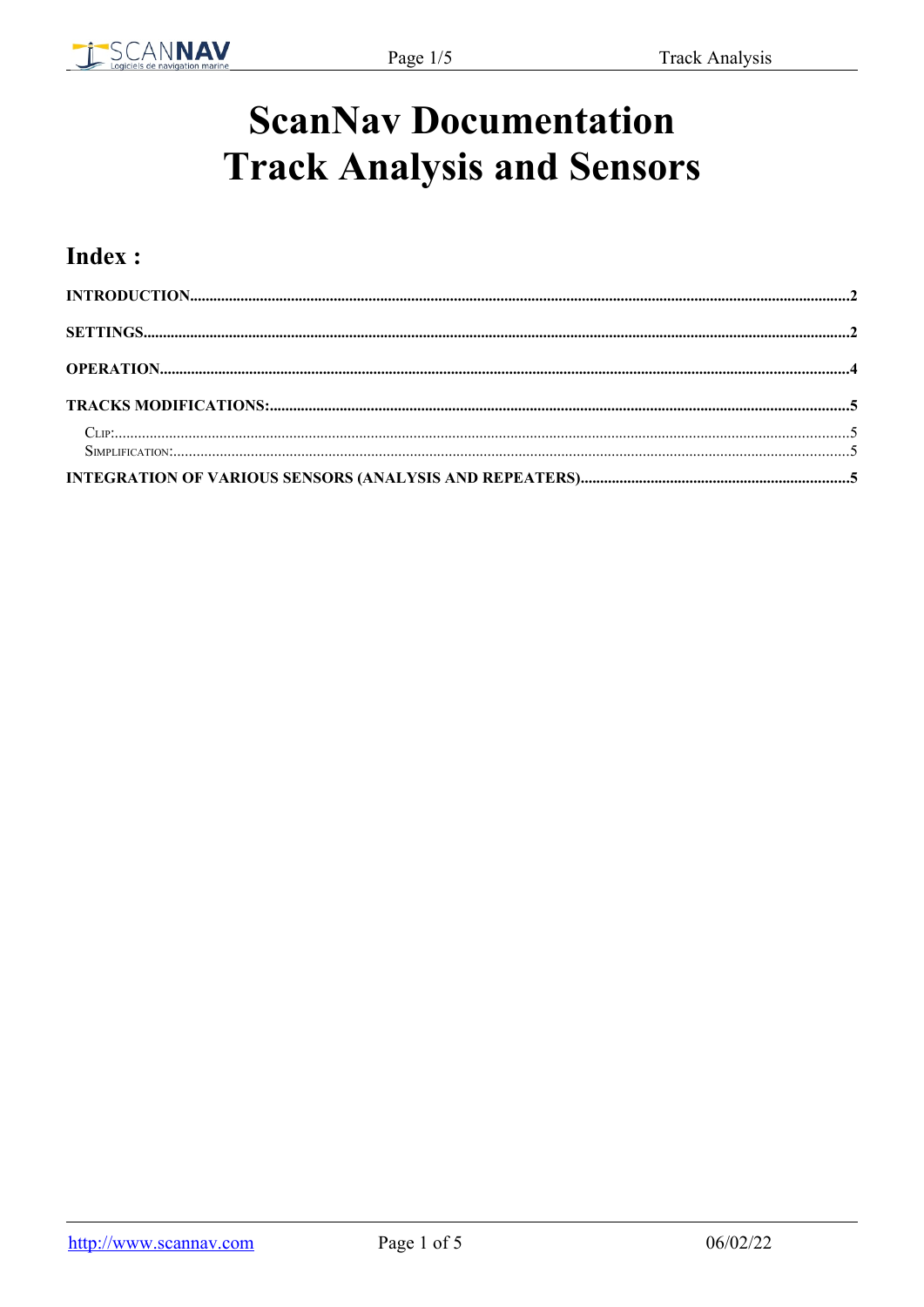

### <span id="page-1-0"></span>**Introduction**

The track analysis graphs allow you to analyze the various parameters acquired in real time during your navigation (depending on the instruments connected), in order to highlight different navigation parameters, determine the performance of your boat at different speeds and conditions, visualize the depths etc. and generally all connected sensors.

| Graphes de performance         |                                                                                                                  |                         |
|--------------------------------|------------------------------------------------------------------------------------------------------------------|-------------------------|
| Trace: GPS 10:24:32 28/07/2009 | ▼ Sélection: 28/07/2009 19:08:03 -> 28/07/2009 19:42:55 < A                                                      |                         |
| Vitesse du bateau              | SOG SSP TSP Moyen 8.51<br>Min 7.97<br>Max 9.02<br>Ecrêter                                                        |                         |
| <b>SANGHANG BEN</b>            |                                                                                                                  |                         |
|                                |                                                                                                                  |                         |
| <b>Caps &amp; Directions</b>   | COG HDG TWD Moyen 42.31<br>Min $26$<br>Max 68<br>Ecrêter                                                         |                         |
| 300<br>M,                      |                                                                                                                  |                         |
| 200<br>100                     |                                                                                                                  |                         |
| Vitesse du vent                | <b>AWS TWS SWS</b> Moyen 16.64<br>Min $13.6$<br>Ecrêter<br>Max 20.1                                              |                         |
|                                |                                                                                                                  |                         |
| Angle du vent                  | <b>AWA TWA SWA</b> Moyen -71.24<br>$Min$ -84<br>Ecrêter<br>Max -58                                               |                         |
| $-50$                          |                                                                                                                  |                         |
| $-100$<br>350a                 |                                                                                                                  |                         |
| Pourcentage polaire            | PCT Moyen 86.58<br>Min 76.96<br>Max 99.58 Ecrêter                                                                |                         |
| 150<br>100                     | Pourcentage Atteinte Vitesse Cible                                                                               | Law 10 Marriage         |
| 50                             |                                                                                                                  |                         |
| <b>Profondeur</b>              | DPT Moyen<br>Ecrêter<br>$Min$ $-$<br>Max 10                                                                      |                         |
| 40                             |                                                                                                                  |                         |
| 20                             | and the company of the company of the company of the company of the company of the company of the company of the |                         |
| Durée: 00h34mn52s              | Distance: 4.47nm                                                                                                 | Simplifier<br>Appliquer |

# <span id="page-1-1"></span>**Settings**

As of version 19.0, several curves can be represented in the same graph.

- The colored buttons (SOG, SSP, TSP, etc.) are used to select the curve whose min / max / average values are taken into account in the edit fields. Their color is associated with the corresponding curve color, and a tooltip is displayed by hovering over it to give a more meaningful label.
- All graphics are customizable, and it is possible to add / remove and rename at will.
- At first use, if there are no configured parameters, a list of preconfigured graphs is taken into account by default.
- To configure them, use the button  $\Omega$  or right-click anywhere in the window to bring up the dialogue below: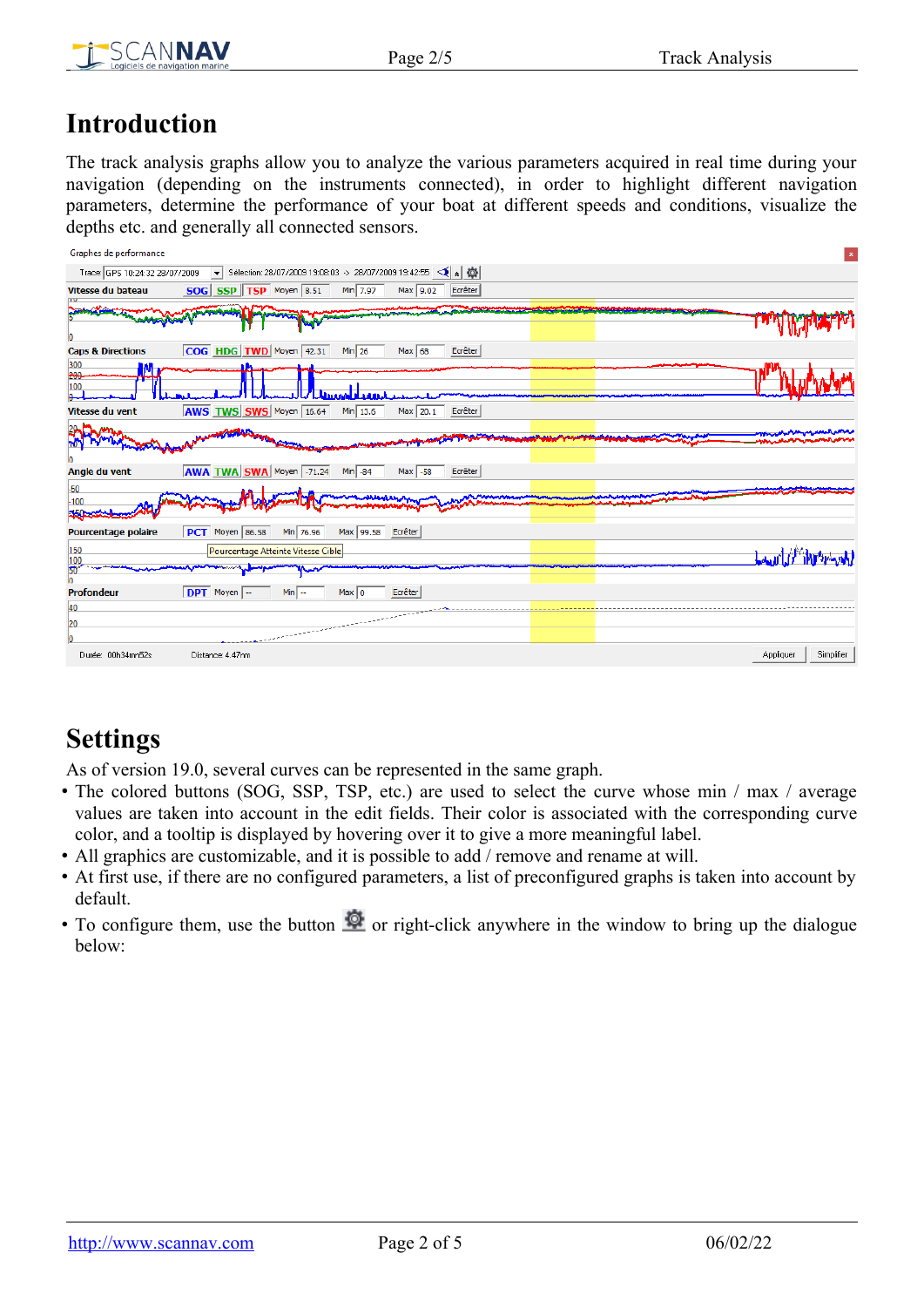

| Graphs configuration                                          |  |  |  |  |
|---------------------------------------------------------------|--|--|--|--|
| Choose graphs to display                                      |  |  |  |  |
| □ Boat speed(SOG SSP TSP)                                     |  |  |  |  |
| Caps & Directions (COG HDG)                                   |  |  |  |  |
| Vitesse du vent(AWS TWS SWS                                   |  |  |  |  |
| Angle du vent(AWA TWA SWA                                     |  |  |  |  |
| Pourcentage polaire(PCT)                                      |  |  |  |  |
| Profondeur (DPT PCT)                                          |  |  |  |  |
| PitchRoll(A_PTCH A_ROLL)                                      |  |  |  |  |
| WTemp(C_WTEMP)                                                |  |  |  |  |
| □ Rudder(A_RUDDER)                                            |  |  |  |  |
| batterieWifi(U_BatWiFi)                                       |  |  |  |  |
| ć<br>$\rightarrow$                                            |  |  |  |  |
| 4 X                                                           |  |  |  |  |
| $\nabla$ Thick Lines<br>Selection                             |  |  |  |  |
| Cancel<br>ОК                                                  |  |  |  |  |
| $Cl_{2,2}$ and a strongly and a finite distance of $Cl_{2,2}$ |  |  |  |  |

- Check / uncheck the boxes to enable / disable the corresponding graphs
- You can change the entries order by selecting one or more entries and using the  $2 \cdot 2$  buttons to move up / down the selected entries.
- The line thickness of curves can be single or double (option "thick lines")
- The "Selection" button lets you set the highlight color representing the selected part of the track, on the map overlay, and its representation in the analysis window.

#### **d** add or **modify** entries

- •If no entry is selected (i.e. highlighted in blue) the following dialog contains empty fields
- •If one or more entries are selected, the fields are initialized with those of the **first selected entry**

| Graph parameters      |                           |
|-----------------------|---------------------------|
| BoatSpeed<br>ID       | <b>Boat speed</b><br>Name |
| 1: SOG: Ground Speed  |                           |
| 2: SSP: Surface Speed |                           |
| 3: TSP: Target Speed  |                           |
|                       |                           |
| 5:                    |                           |
|                       | Cancel<br>OK              |

- The "ID" field is an arbitrary alphanumeric character string that identifies the graph. If you fill in a non-existent value, it will create a new graph. And if you assign an existing name, the corresponding graph will be replaced. It can not be empty, and must contain only alpha-numeric characters excluding any space or other special characters.
- The "Name" field is the label that will be displayed as the title for the graph. If it is empty, it takes the value of the identifier.
- The choice lists that follow let you select the various curves to be included in the graph and their order. It is possible to add up to 5 curves, but it is recommended not to put more than 3 for a matter of readability.

#### **X** Deletes selected entries

- Make sure to include in the same graph only data with the same scale units. Indeed, the scale is adaptive: It dynamically adapts its min / max bounds so as to include all values of all curves over the displayed period. Thus, if for example you mix speed and heading in the same graph, you may have a flat speed curve if you are navigating at a course of 300°. The proposed choices are grouped by compatibility order, but there is no prohibition.
- The values of the percent polar reach curve can reach peaks if you are navigating out of the polar scope, but still close enough to not be null. Any values below 2% or above 200% are therefore arbitrarily considered invalid.
- Portions of invalid values are drawn in single gray dashed lines.
- For the calculation of the different wind variants, if the Surface Speed is not known (no loch), the Ground Speed is substituted in order to have at least one approach that should not be so far in areas without any currents.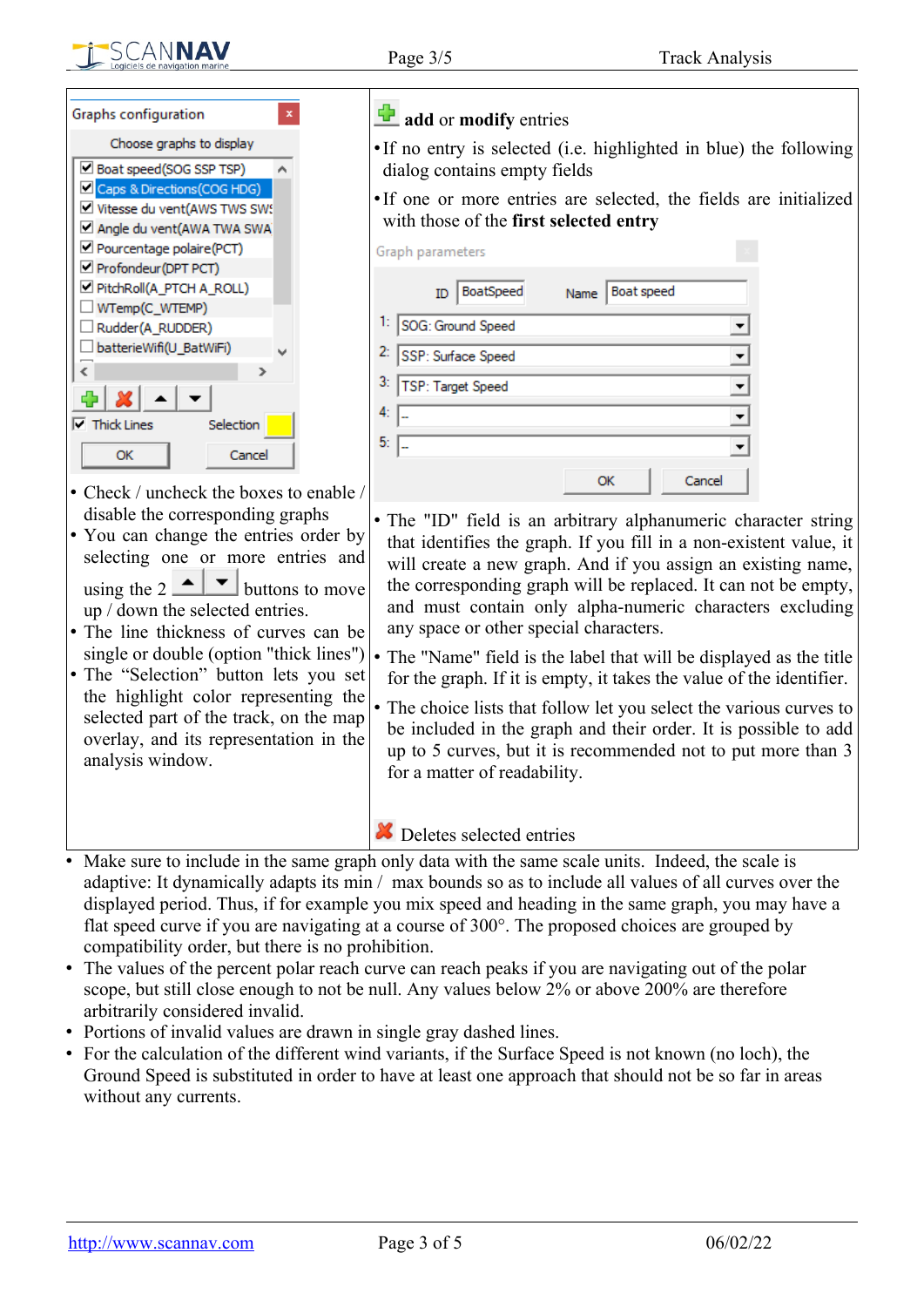

## <span id="page-3-0"></span>**Operation**

To open the tracks analysis window, click on button **in the main toolbar**, or right-clik on a track in the map, and choose the menu entry "Analyze". You will then be able to:

- Either choose a track in the top-left list (click on  $\boxed{\blacksquare}$  reveal the elements in the list)
- Or click on a track in the map to select it.

The full track will be represented in the different graphs. For each graph, the Mean, Minimum, and Maximum values are indicated for the selected segment (highlighted in yellow). Start and End dates of the selected segment are given at the top of the window and the duration and total distance at the bottom of the window.

To analyze a specific portion of the track, left-click at a given position on the track in the map, or on one of the graphs, then, without releasing the button, drag the mouse to select the desired segment. The selection will then be represented highlighted in the graphs and on the map, and Mean/Minimum/Maximum values will be recalculated for this segment.

You can zoom on the graphs to have a more detailed view, and/or scroll to different positions using the mouse wheel or keyboard arrows.

- To Zoom:
	- Turn the mouse wheel forward or backward
	- Or use the up and down arrows of the keyboard.
	- Or on a touch interface, use 2 fingers and move them apart or closer to zoom in or out.
- To scroll inside the track :
	- Press the mouse wheel without turning it (or the mouse middle button), and move the mouse to the left or right.
	- Or use the left and right arrows of the keyboard.
	- Or on a touch interface, use 2 fingers moving them together to the left or right.

The vertical scale of the different graphs will adapt automatically according to the visualized section so as to have the most possible details.

: Press this button to zoom the map to the selected segment.

: Press this button to minimize the window to its minimum header. This lets you mask temporarily the graphs window so as to have a better view on the map. Pressing the button again will restore it to its original size. The window can also be resized by dragging its edges like any resizable window.

Refresh graphs. Useful especially when analysing the active trace, in order to refresh the last values as and when the evolution.